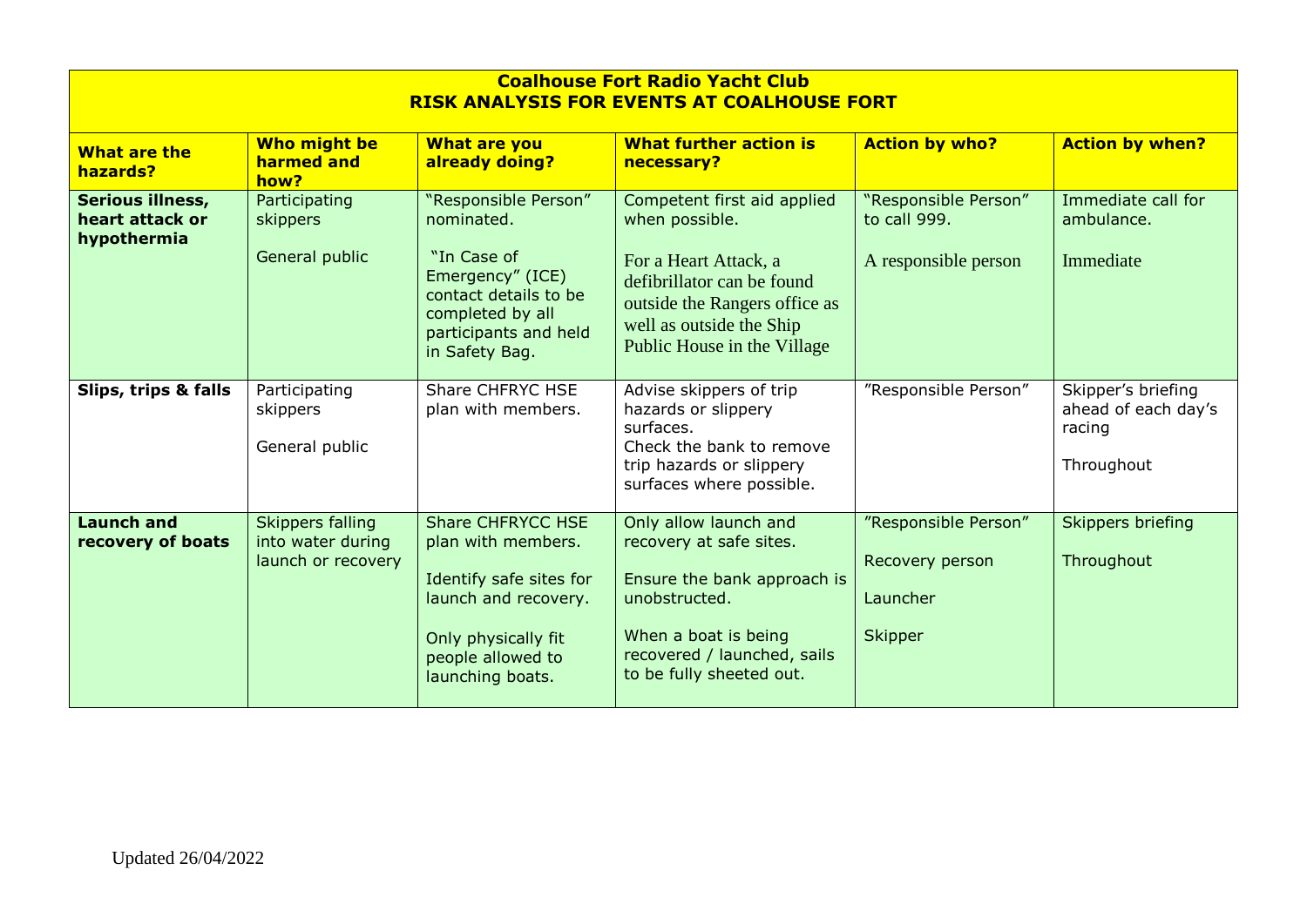| <b>RISK ANALYSIS FOR EVENTS AT COALHOUSE FORT</b> |                                                                   |                                                                                                                                                                                                                                                                         |                                                                                                                   |                                                     |                                 |  |  |
|---------------------------------------------------|-------------------------------------------------------------------|-------------------------------------------------------------------------------------------------------------------------------------------------------------------------------------------------------------------------------------------------------------------------|-------------------------------------------------------------------------------------------------------------------|-----------------------------------------------------|---------------------------------|--|--|
| <b>What are the</b><br>hazards?                   | Who might be<br>harmed and<br>how?                                | <b>What are you</b><br>already doing?                                                                                                                                                                                                                                   | <b>What further action is</b><br>necessary?                                                                       | <b>Action by who?</b>                               | <b>Action by when?</b>          |  |  |
| <b>Rescue Boat</b><br>activities                  | Crew falling into<br>water<br>Crew at risk due to<br>damaged boat | Only allow designated<br>crew with Rescue Boat<br>experience to use<br><b>Rescue Boat</b><br>Designated crew to<br>always wear lifejackets<br>Watcher to be<br>appointed to assist<br>with launch, observe<br>boat until return to<br>shore and assist with<br>landing. | Explain limitation on use of<br>rescue boat at skippers<br>briefing<br>Regular check of rescue<br>boat condition. | Rescue boat crew<br>"Responsible Person"<br>Watcher | Skippers briefing<br>Throughout |  |  |
| Fatigue                                           | Competitors<br>Rescue boat crew<br>"Responsible<br>Person"        | Run event at suitable<br>pace and schedule<br>appropriate breaks.<br>Have enough<br>resources in Race<br>Team                                                                                                                                                           | Allow sufficient breaks<br>Monitor situation in extreme<br>weather                                                | "Responsible Person"<br>Competitors                 | Throughout                      |  |  |